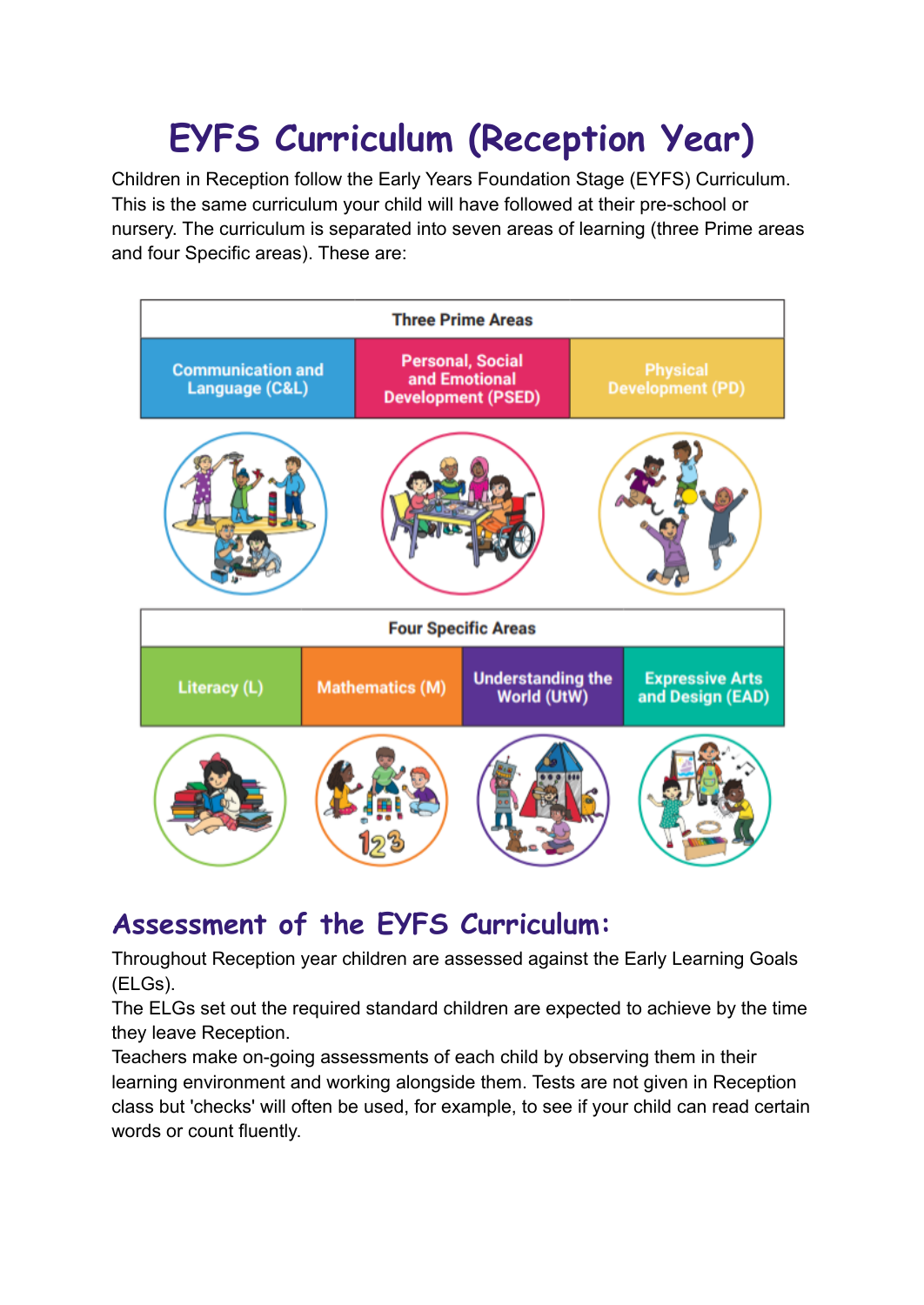# **Keeping You Informed of Your Child's Progress:**

There are three main points in the year when we will communicate with you about your child's progress.

**Autumn term 1** - Parent / teacher meeting to discuss how your child has settled and our initial impressions of their achievements.

**Spring term 2 -** Parent / teacher meeting to discuss your child's progress and achievement.

**Summer term 2 -** Written report detailing your child's achievements against the Early Learning Goals. For each Aspect your child will be judged as either: Emerging (working below the ELG) Expected (working in line with the ELG).

# **INTENT -**

At Hemingbrough Community Primary School, the curriculum is designed to recognise children's prior learning from previous settings and their experiences at home, provide first hand learning experiences, whilst allowing the children to build resilience, ambition and integrity. Every child is recognised as a unique individual and we celebrate and welcome differences within our school community. The ability to learn is underpinned by the teaching of basic skills, knowledge, concepts and values. We provide enhancement opportunities to engage learning and believe that our first experiences of school should be happy and positive, enabling us to develop a lifelong love of learning. Community involvement is an essential part of our curriculum as we celebrate local traditions, learning new skills to enable the children to take an active role in events throughout the year. Throughout their time in EYFS, the children develop a sense of belonging to our school community, ready to transition to year 1 the following academic year. They have the confidence and skills to make decisions and self-evaluate, make connections and become lifelong learners.

#### **IMPLEMENTATION-**

At Hemingbrough CP School we follow the Early Years Foundation Stage Framework. The curriculum provides a play based and experiential learning environment, combined with focussed teaching and basic skills, to ensure children make rapid progress before moving into Year 1. The children in Reception are provided with ample opportunities accessible in our outdoor and indoor provision. They engage in planned, focussed activities as well as self- initiated activities and free flow activities. The learning experiences within our Early Years are linked to the seven areas of learning and development within the EYFS. These areas are split into three prime areas and four specific areas. The three prime areas are those which the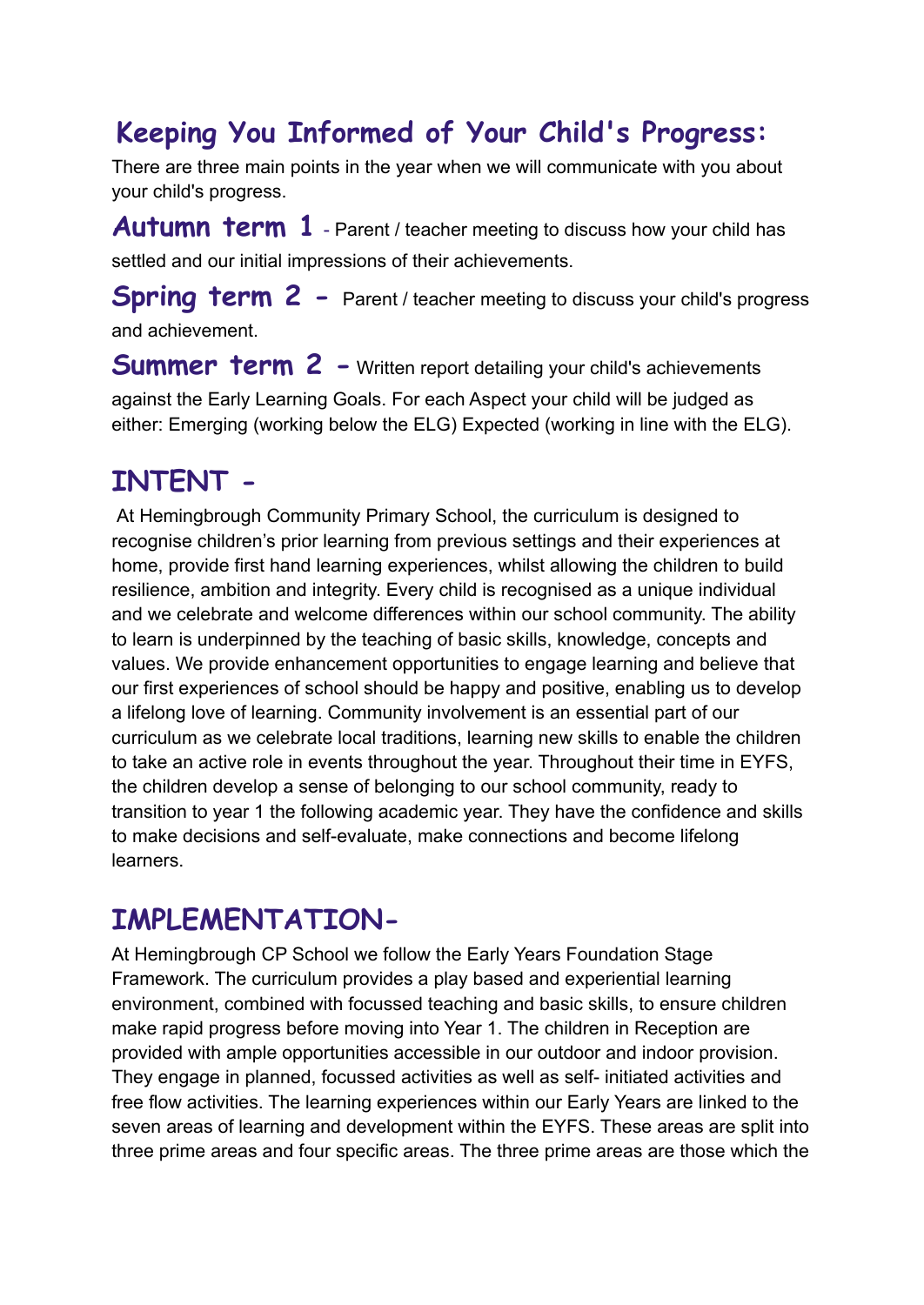children should develop first and are considered most essential for the healthy development and future learning of our children. These include:

● **Personal, Social and Emotional Development (PSED) -** involves helping children to develop a positive sense of themselves, and others; to inform positive relationships and develop respect for others; to develop social skills and learn how to manage their feelings; to understand appropriate behaviour in groups and to have confidence in their own abilities.

- **Communication and Language (CL)** Involves giving children opportunities to experience a rich language environment, to develop their confidence and skills in expressing themselves; and to speak and listen in a range of situations.
- **Physical Development (PD)** Involves providing opportunities for young children to be active and interactive; and to develop their coordination, control, and movement. Children must also be helped to understand the importance of physical activity, and to make healthy choices.

As children grow and make progress in the prime areas, this will help them to naturally develop skills within the four specific areas. These are:

- **Literacy -** The early teaching of literacy involves encouraging children to link letters and sounds and to begin to read and write. Children are given access to a wide range of reading materials to ignite their interests.
- **Mathematics -** The early teaching of Mathematics involves providing children with opportunities to develop and improve their skills in counting, understanding and using numbers, describing shape, space and measures.
- **Understanding the World (UTW)** this involves guiding children to make sense of their physical world around them and their community through opportunities to explore, observe and find out about people, places and communities.
- **Expressive Arts and Design (EAD) -** This involves enabling children to explore and play with a wide range of media and materials, as well as providing opportunities and encouragement for sharing their thoughts, ideas and feelings through a variety of activities in art, music, movement, dance and role play.

**IMPACT-** We strive to ensure that our children's progress across the EYFS curriculum is good from their varied starting points. We also strive for children to reach the Early Learning Goals at the end of Reception and to be at least in line with National Expectations.

The impact of our curriculum is measured by assessment procedures which allow us to measure outcomes against all schools nationally. We measure the percentage of pupils achieving age related expectations throughout the academic year, and put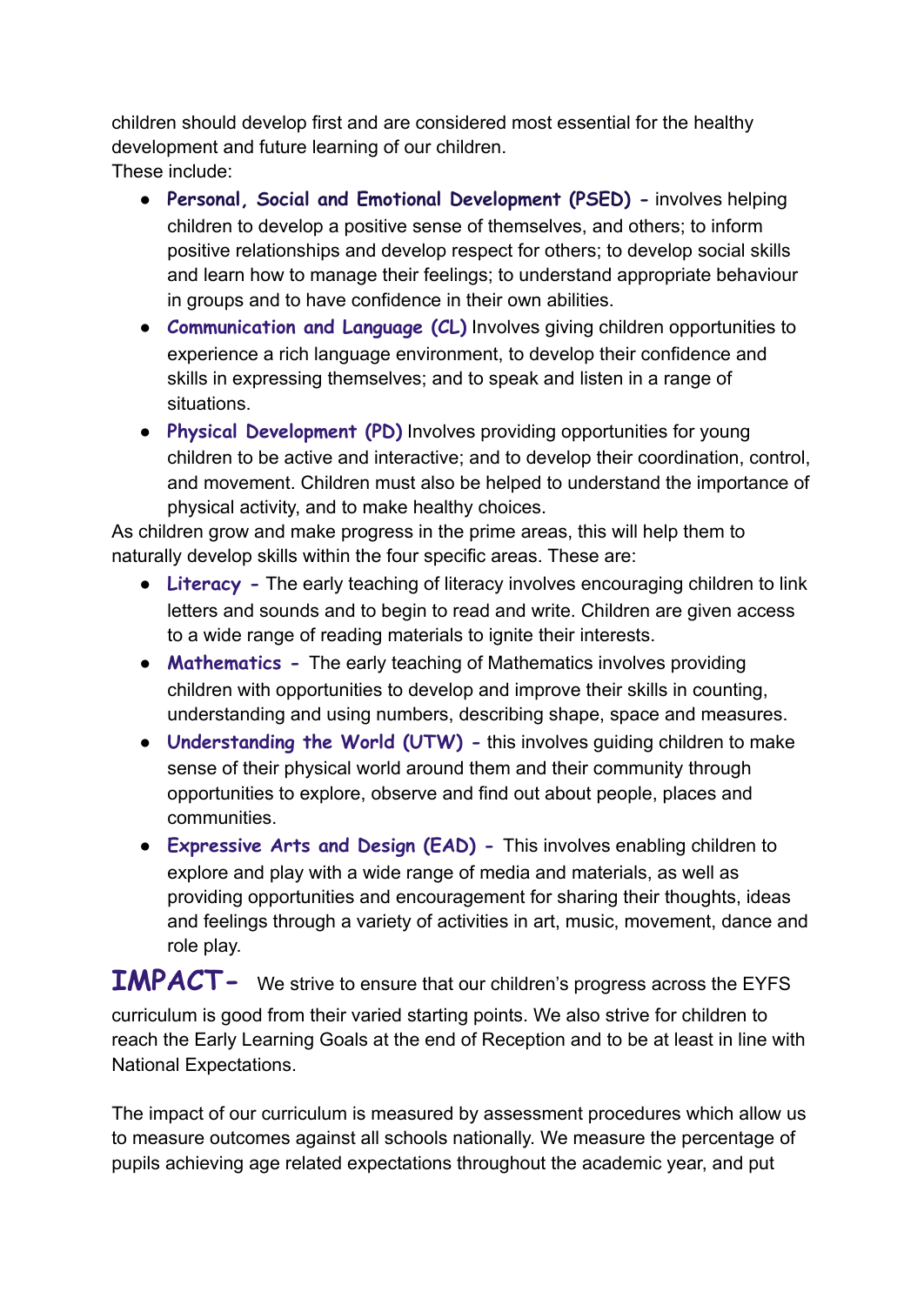supportive interventions in place if and when needed. Class teachers use observations to make formative assessments which inform future planning and ensure that all children build on their current knowledge and skills at a good pace. Summative assessment compares children attainment to age related expectations using year bands in Development Matters.

# **Our School Aims, Vision & Values Hemingbrough Community Primary School and EYFS.**

At Hemingbrough Community Primary School our intention is to create an environment in which all children are enabled to fulfil their potential and feel pride in their identity.

Whole School Statement of Intent We aim to provide our children with an engaging and creative curriculum through which all children strive to "CARE": to understand what it is to be part of a Community, to have Aspiration, show Resilience and Empathy in order to become lifelong learners and good citizens.

At Hemingbrough Community Primary School the curriculum is designed to:

- provide first hand learning experiences
- allow the children to develop interpersonal skills
- build resilience and empathy
- have high aspirations
- be thoughtful towards the school and its wider community.

Every child is recognised as an individual. The ability to learn is underpinned by the teaching of basic skills, knowledge and concepts to prepare them for life beyond primary school. We provide enriching opportunities to engage learning. We believe that primary school should be a happy, fun, investigative and enquiring time, where there are no limits to curiosity and there is a thirst for new experiences and knowledge.

This is encompassed in our school motto 'Learn, Laugh, Succeed'.

We hope that all children leave our school with a sense of belonging to a tightly knit community where they have the confidence and skills to make decisions, self-evaluate, make connections and become lifelong learners.

It is important that our curriculum is broad and balanced and offers a range of opportunities for children to grow and make progress as individuals. All children are unique and learn in different ways and with different stimuli. Therefore, we believe it is vital that, alongside our curriculum we also offer other experiences that are enriching, stimulating and exciting, so that children can discover new talents and interests. Some children find learning challenging and some are not 'classroom